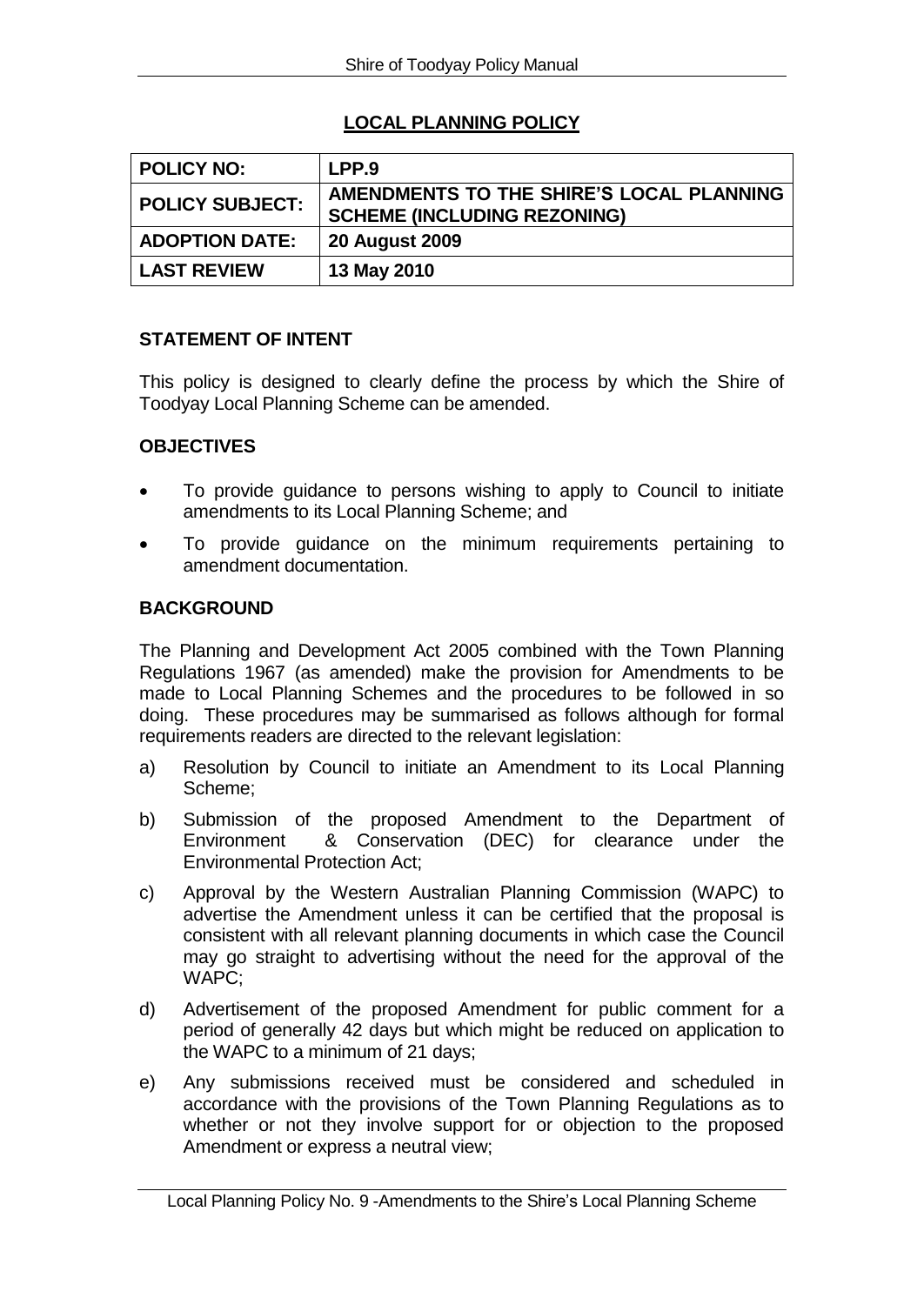- f) The Council is then required to either adopt the Amendment with or without modifications or to resolve not to proceed with the Amendment;
- g) If the Amendment is adopted with or without modifications, the Amendment is referred to the WAPC with a request that the Amendment by submitted to the Minister for Planning for final approval;
- h) If the Council resolves not to proceed with the Amendment, advice of that decision is to be forwarded to the WAPC and the Minister for Planning;
- i) The WAPC then considers the planning merits of the proposed Amendment and recommends to the Minister whether or not final approval should be granted;
- j) Following the final approval of the Minister for Planning, the Amendment must be published in the Government Gazette upon which it becomes operative and forms part of the Local Planning Scheme.

## **STATUTORY POWERS**

This Local Planning Policy is made pursuant to Clause 2.2 of the Shire of Toodyay Local Planning Scheme No 4.

## **POLICY STATEMENT**

- 1. A person wishing to initiate an amendment to the Scheme must submit formal Scheme Amendment documents at the expense of the applicant/landowner. The formal amendment documents and any wording contained therein must be to the satisfaction of the Council and meet the requirements of the Town Planning Regulations 1967 (as amended) before the formal amendment process can commence. The Council reserves the right to require modifications to the wording of the formal amendment documents before initiating the formal amendment procedure.
- 2. A draft of the document is to be submitted to Council to enable preliminary comments to be made on its content and format prior to the lodgement of the formal documents. This preliminary advice is without prejudice and reflects the views of the officer only. A formal decision can only be made by Council.

The Amendment Documents are Council documents and this is to be reflected in the grammar, accuracy, tone, information and statements contained within the report.

- 3. An electronic copy (in Word format and PDF) and four (4) hard copies of the Amendment Documents are to be submitted to Council for initiation. All fees are to be paid prior to the Amendment being put to Council for initiation.
- 4. The applicant/landowner should be aware that further modifications to the formal Scheme Amendment documents may be required by the WAPC or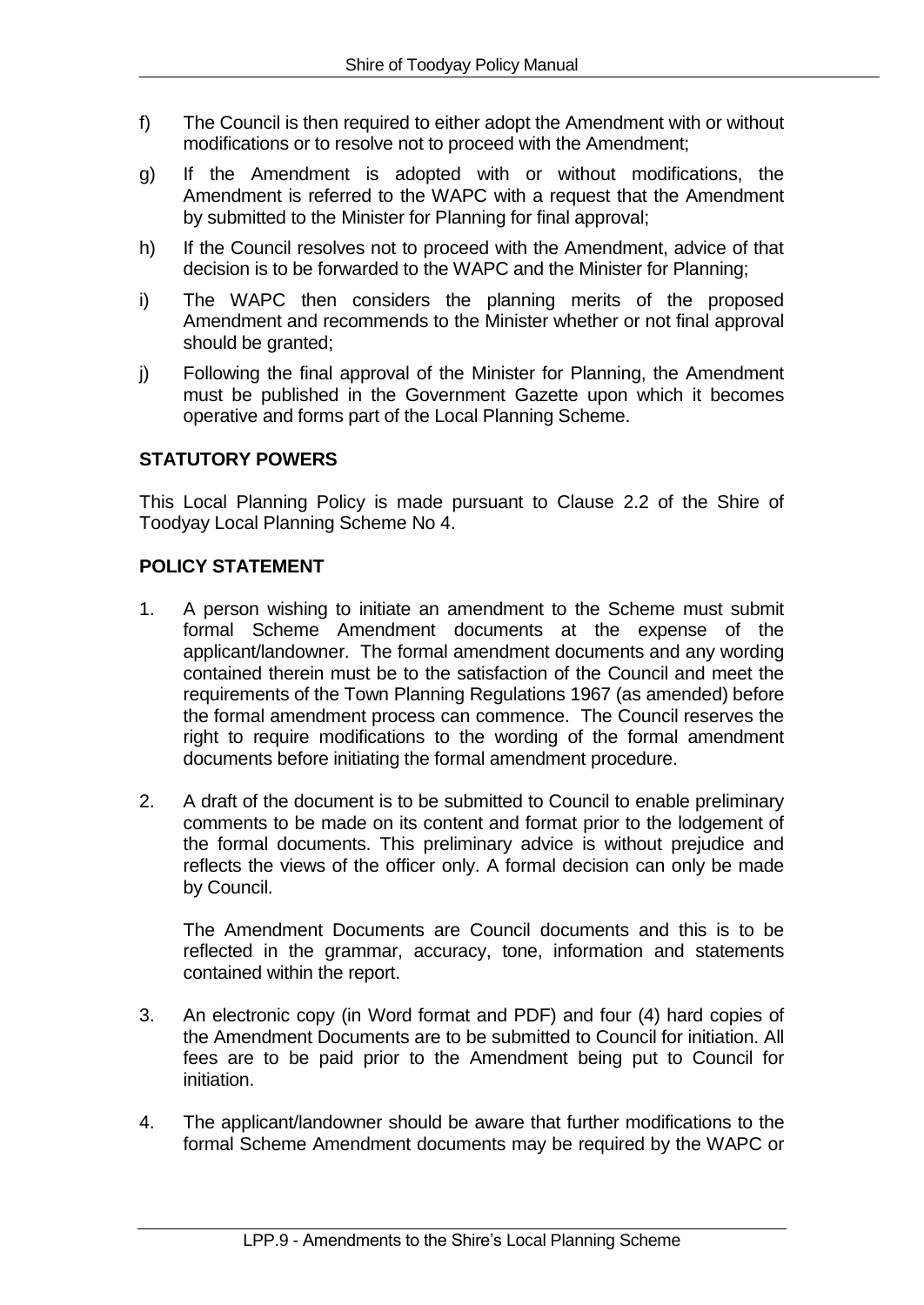by the Minister for Planning at later stages of the process through which the Amendment must pass.

Where significant modifications are required in the initial stages of the amendment process, Council will only provide broad comment and will request the applicant to modify the document and a further draft be submitted. It is not the role of Council or its officers to write the report when a consultant is working on behalf of a client.

- 5. The Formal Scheme Amendment Documents must conform to the requirements of the Town Planning Regulations 1967 and contain the following:
	- a) The wording of the formal resolution to be made by Council to amend the Town Planning Scheme;
	- b) An accompanying Scheme Amendment Report setting out the full details of, and justification for, the proposed amendment incorporating any reports of any specialist consultants that support that justification:
	- c) A Scheme Amendment Text (as appropriate) setting out the ways in which the Scheme text is to be amended, indicating the wording to be deleted, modified or inserted by adoption of the Amendment;
	- d) The Adoption Schedule as required by the Regulations; and
	- e) Two (2) Scheme Amendment Maps indicating the land affected by the amendment - one showing the present zoning over the subject land and the other showing the proposed zoning of the subject land.

Further information pertaining to the *Standard Requirements for Amendment Documents* are located within Appendix 1 of this policy document.

- 6. In some cases Council may stipulate that a proposed Scheme Amendment be accompanied by a Development Plan. A Development Plan is a very localised form of structure plan that will be used to guide the future development of the land the subject of the proposed Scheme Amendment. This development plan may need to address such issues as the following:
	- a) integration of proposal with surrounding development, land uses, transport links. The Development Plan is to consider the future subdivision of adjoining land areas and the Council may require that the Development Plan be expanded to consider adjoining properties.
	- b) impact on scenic landscape, conservation and heritage attributes;
	- c) staging and servicing of development including the provision of infrastructure;
	- d) the proposed lot layout and road configuration, having regard to the topography, vegetation and land form of the area;
	- e) fire management strategy;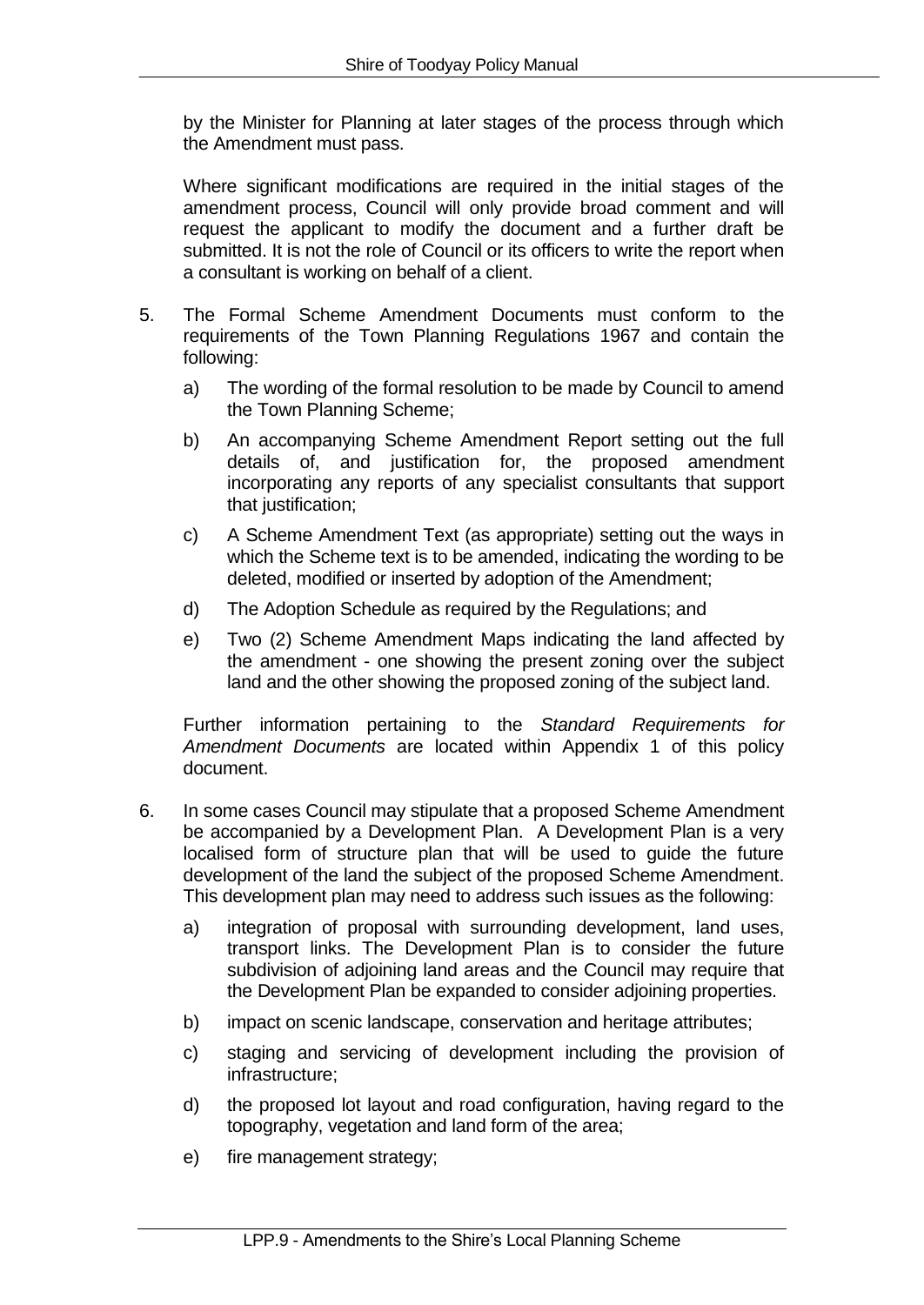- f) potential conflicts with surrounding land uses and buffer/setback requirements;
- g) environmental considerations including land, water and catchment management;
- h) land capability assessment;
- i) clearing requirements and building envelope locations; and/or
- j) building design guidelines.

The Development Plan may also need to be accompanied by a set of specific development conditions/controls for the subject land.

7. The applicant is to meet all costs related to the advertising of the proposed Scheme Amendment for public comment and all other associated Local Government costs

> **Adopted as TP Policy 26 May 2005 Reviewed Council Meeting 24 November 2005 Amended Council Meeting 16 November 2006 Reviewed Council Meeting 15 November 2007 Amended Council Meeting 21 May 2009 Reviewed Council Meeting 13 May 2010**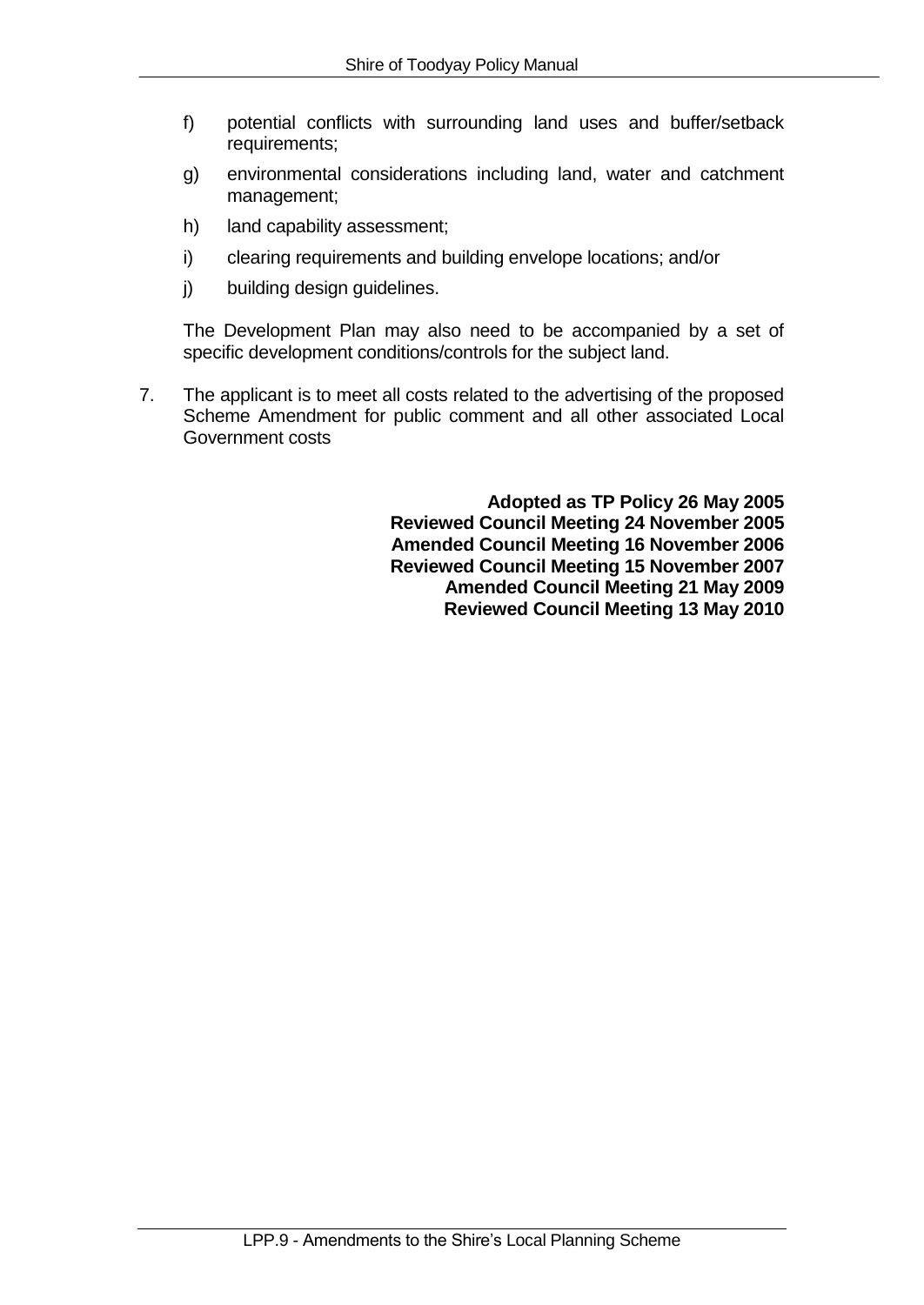## Appendix 1

## **Standard Requirements for Amendment Documents**

This process is expected to reduce the time taken to complete an amendment, by reducing the need to do superfluous work, rework existing documents and by ensuring information required by the public is available during the consultation process. The following outlines the standard requirements for Amendment documents.

#### *STANDARD OUTLINE:*

## **Cover Page**

- Name of Local Planning Scheme and Amendment No.
- Should include a photo of the site

**Contents Page** *(Including page numbers)*

**Resolution Page** *(As required by Regulation)*

## **Proposal Page**

#### **Title Page**

#### **Introduction**

- Identify the site and existing uses
- Outline the proposal
- Should include a location plan/photo

## **Strategic Background**

- State strategies and relevant policies
- Council strategies and relevant policies
- State Planning Policies adopted under Part 3 of the Planning and Development Act 2005

## **Planning**

- Justification for proposal
- Surrounding land uses/potential land use conflicts
- Zoning solution proposed
- Land suitability analysis
- Land capability analysis in accordance with Department of Agriculture criteria
- Recent development approvals/applications
- Movement networks (vehicular and pedestrian)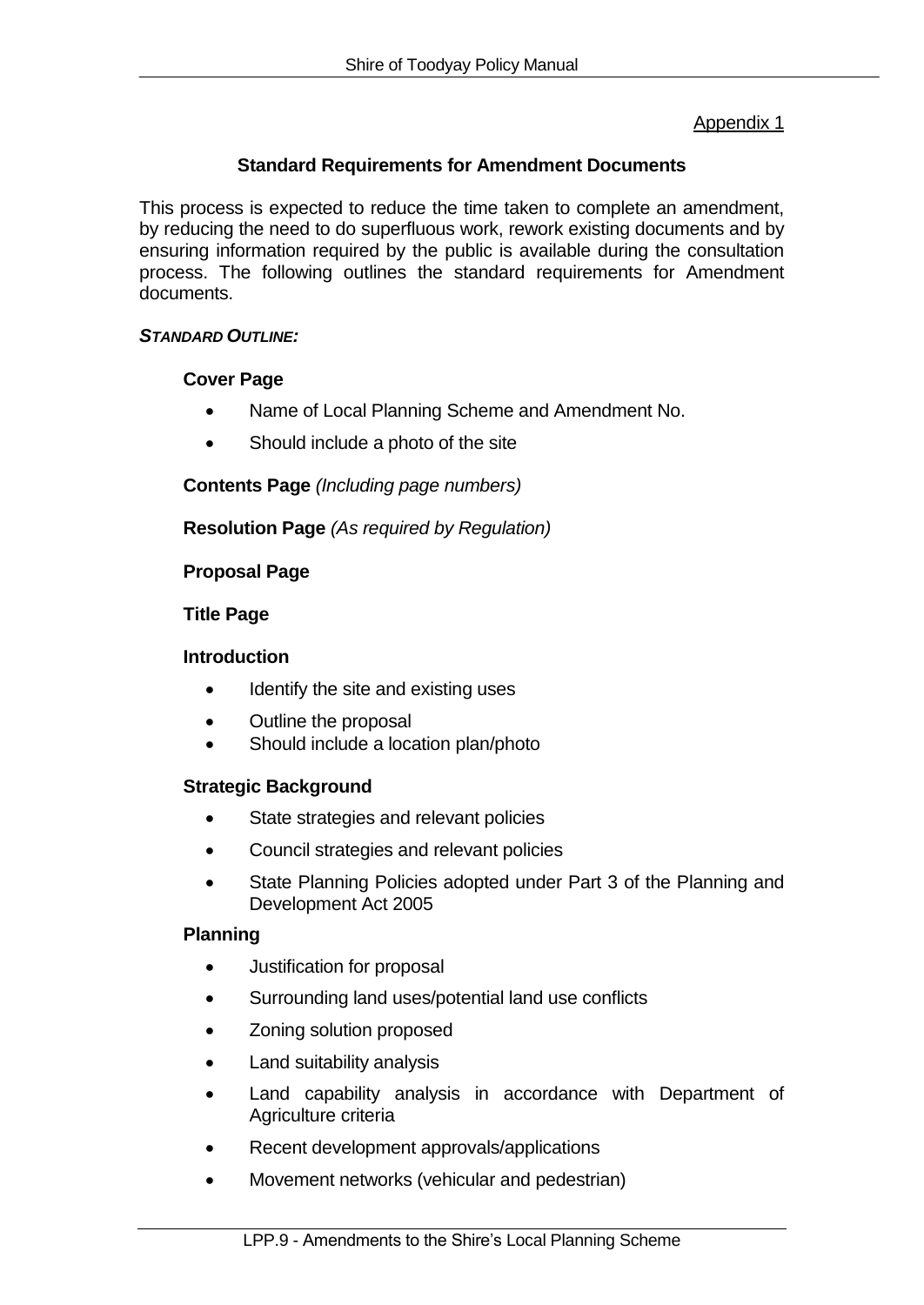- Safety and Access
- Landscape and visual impact
- **Topography**
- Site History
- Cultural Significance (Aboriginal, Environmental, European, Maritime)
- Design/Planning response to constraints

## **Services and Infrastructure**

- Roads
- Power
- **Water**
- Effluent disposal
- Fire
- **Telecommunications**
- Community facilities
- Public Open Space

# **Amendment Proposal**

- Application throughout Scheme (i.e. beyond the subject site)
- Relationship to existing zones/Scheme provision (identify existing clauses that resolve site constraints/planning issues)
- All issues raised by Council or other agencies are to be addressed

## **Conclusion**

- Summary of Proposal
- Summary of Justification

## **Resolution Pages** *(As required by Regulation)*

## **Zoning Maps** *(As required by Regulation)*

The above is considered the minimum standard for Amendment Documentation. It should be noted that where consideration has been given to a Scheme Amendment Request, Council may require that a supplementary list of information be supplied.

The document will be referred to a range of government agencies concurrently with it being placed on public advertising. The document is to provide all the relevant information on the proposal and is to provide a logical understanding of the issues facing the site and the remedies being offered. It is important to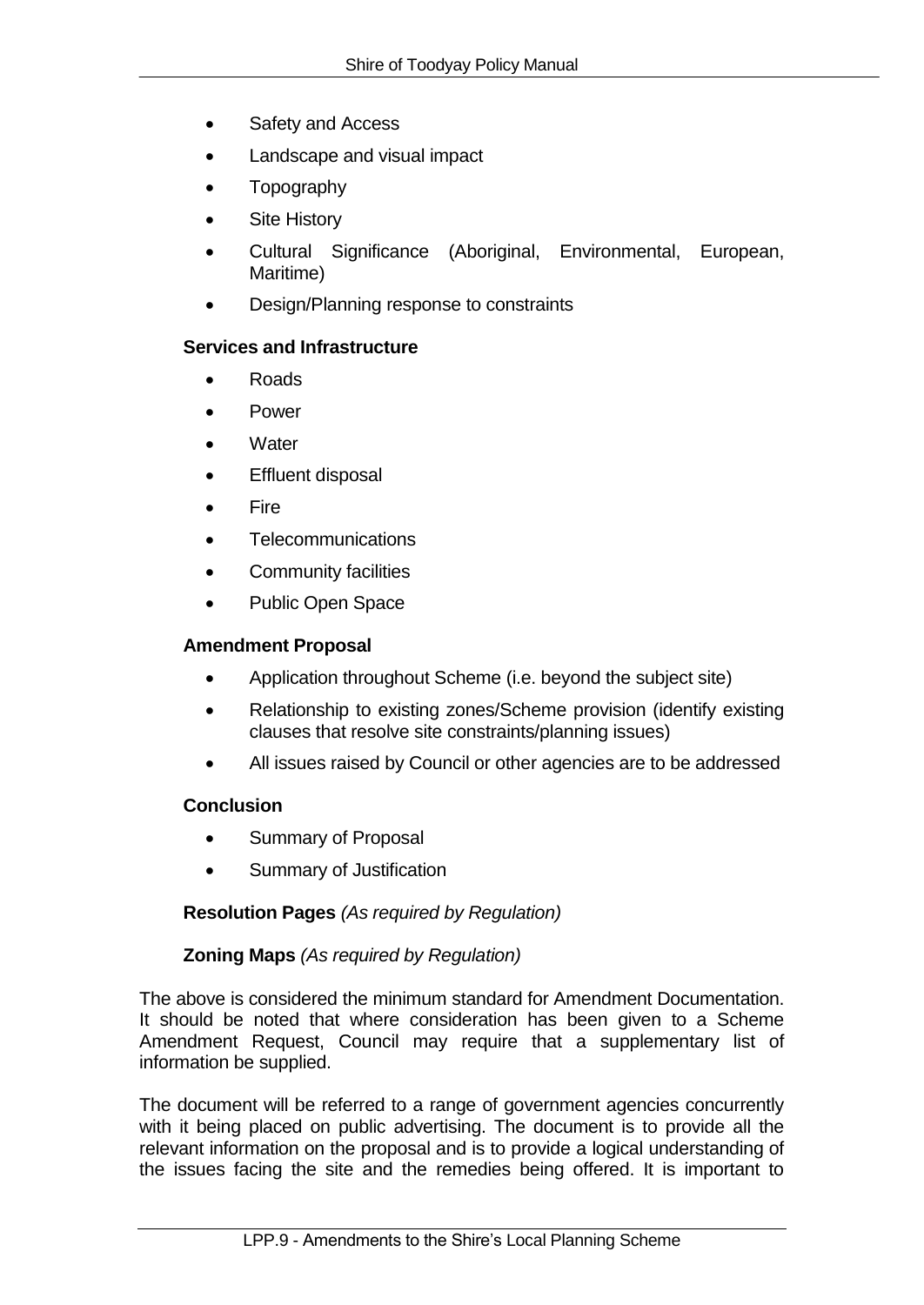ensure that this information is included, as it will provide a clear nexus between the opportunities and constraints for the proposal and the planning solution to the public.

It is up to the proponent (often a consultant) preparing the document to address each of the above issues. This may be in the suggested form or an alternative format can be used that is more suitable to a specific proposal (although such a format should still cover the required content).